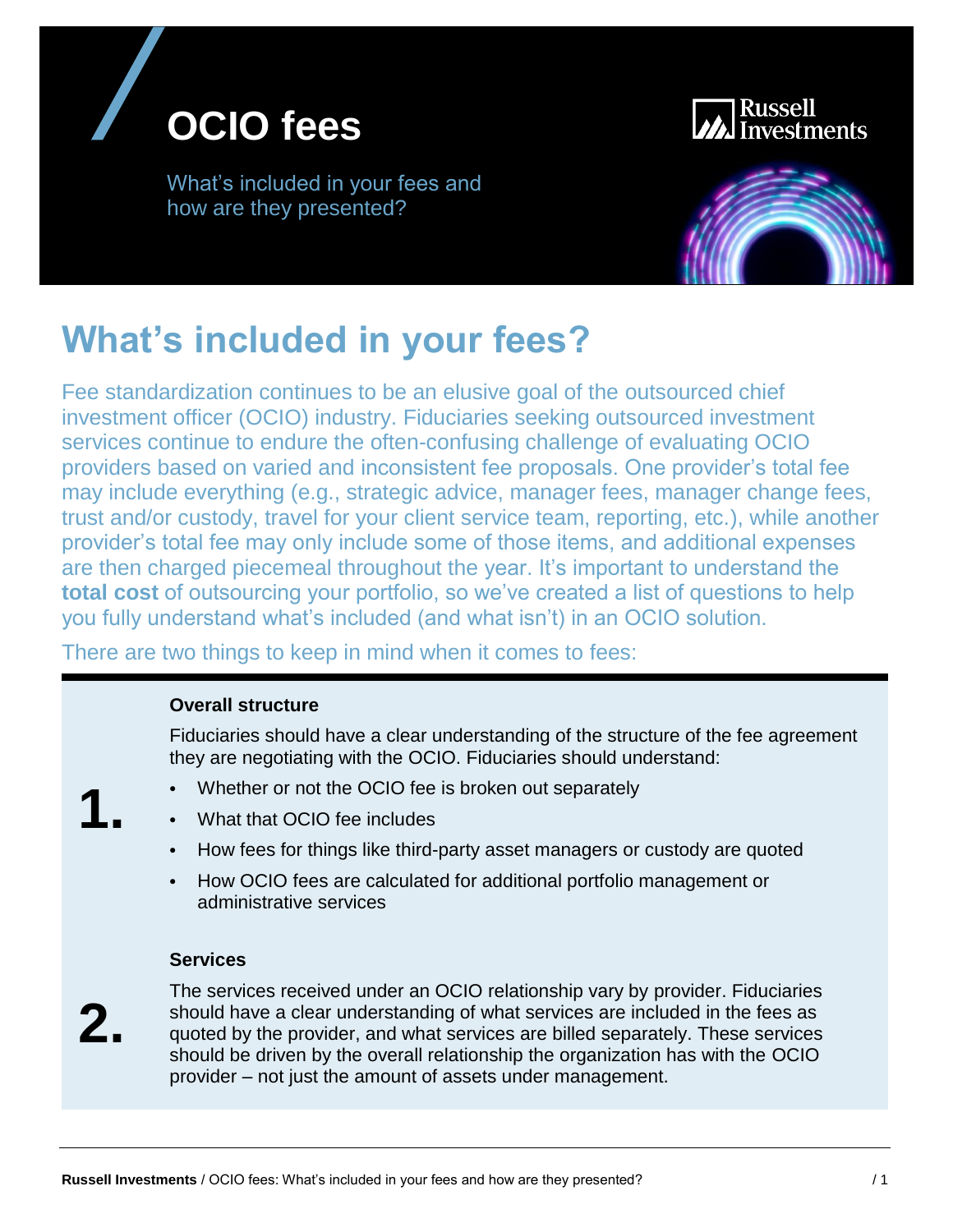# **OCIO fee considerations**

In the table below, we've listed what we view as key considerations when evaluating fee proposals from OCIO providers and the questions to ask around each consideration.

| <b>Strategic</b><br>advice                 | How is strategic advice billed by the OCIO?<br>Every OCIO provider will include strategic advice as part of its overall<br>service; however, some providers will quote an OCIO fee that solely covers<br>strategic advice, while other providers include additional services in their<br>fees. Since these tend to be quoted differently across providers,<br>understanding the underlying components can help compare apples to<br>apples.                                                                                                                            |
|--------------------------------------------|------------------------------------------------------------------------------------------------------------------------------------------------------------------------------------------------------------------------------------------------------------------------------------------------------------------------------------------------------------------------------------------------------------------------------------------------------------------------------------------------------------------------------------------------------------------------|
| <b>Level of</b><br>discretion              | What is the level of discretion assumed by the OCIO?<br>Generally, the higher the level of discretion assumed by the OCIO, the higher<br>the fees, since the provider is taking on greater fiduciary responsibility and<br>risk.                                                                                                                                                                                                                                                                                                                                       |
| <b>Asset</b><br>allocation                 | What types of strategies are included in the portfolio?                                                                                                                                                                                                                                                                                                                                                                                                                                                                                                                |
|                                            | Strategies that may yield higher alpha, or that have capacity constraints, are<br>generally more expensive than those that do not. There are many reasons to<br>invest in higher-fee strategies - alpha, diversification or some other rationale<br>- but part of understanding whether it's worth paying for higher-fee strategies<br>is understanding the role those assets will play in the total portfolio.                                                                                                                                                        |
| <b>Manager</b><br>fees                     | Are the manager fees part of the OCIO's fee proposal or will                                                                                                                                                                                                                                                                                                                                                                                                                                                                                                           |
|                                            | they be charged separately?<br>In commingled funds, a change in underlying manager fees may impact the<br>overall portfolio fees - or it may not. In a separate account structure,<br>manager fees are generally passed through to the client directly.                                                                                                                                                                                                                                                                                                                |
| <b>Active and</b><br>passive<br>management | What blend of active and passive management is needed to<br>achieve my investment goals?                                                                                                                                                                                                                                                                                                                                                                                                                                                                               |
|                                            | An actively managed portfolio will incur higher fees than a passively<br>managed or an active/passive hybrid portfolio. And, different passive<br>approaches have different cost implications. For instance, a passively<br>managed investment portfolio could be priced very differently than an ETF                                                                                                                                                                                                                                                                  |
|                                            | What investment vehicles are the OCIO providers offering?                                                                                                                                                                                                                                                                                                                                                                                                                                                                                                              |
| <b>Investment</b><br>vehicles              | Separate accounts may incur higher total fees than a commingled fund<br>structure. Mutual funds may incur higher fees than institutional funds. In<br>addition to fee considerations, different investment vehicles can also pursue<br>different investment strategies. For example, commingled funds may include<br>strategies like dynamic management or cross-asset-class risk management<br>within the fund. Separate accounts may not include those types of services<br>as standard fund features, but instead offer them to investors for an<br>additional fee. |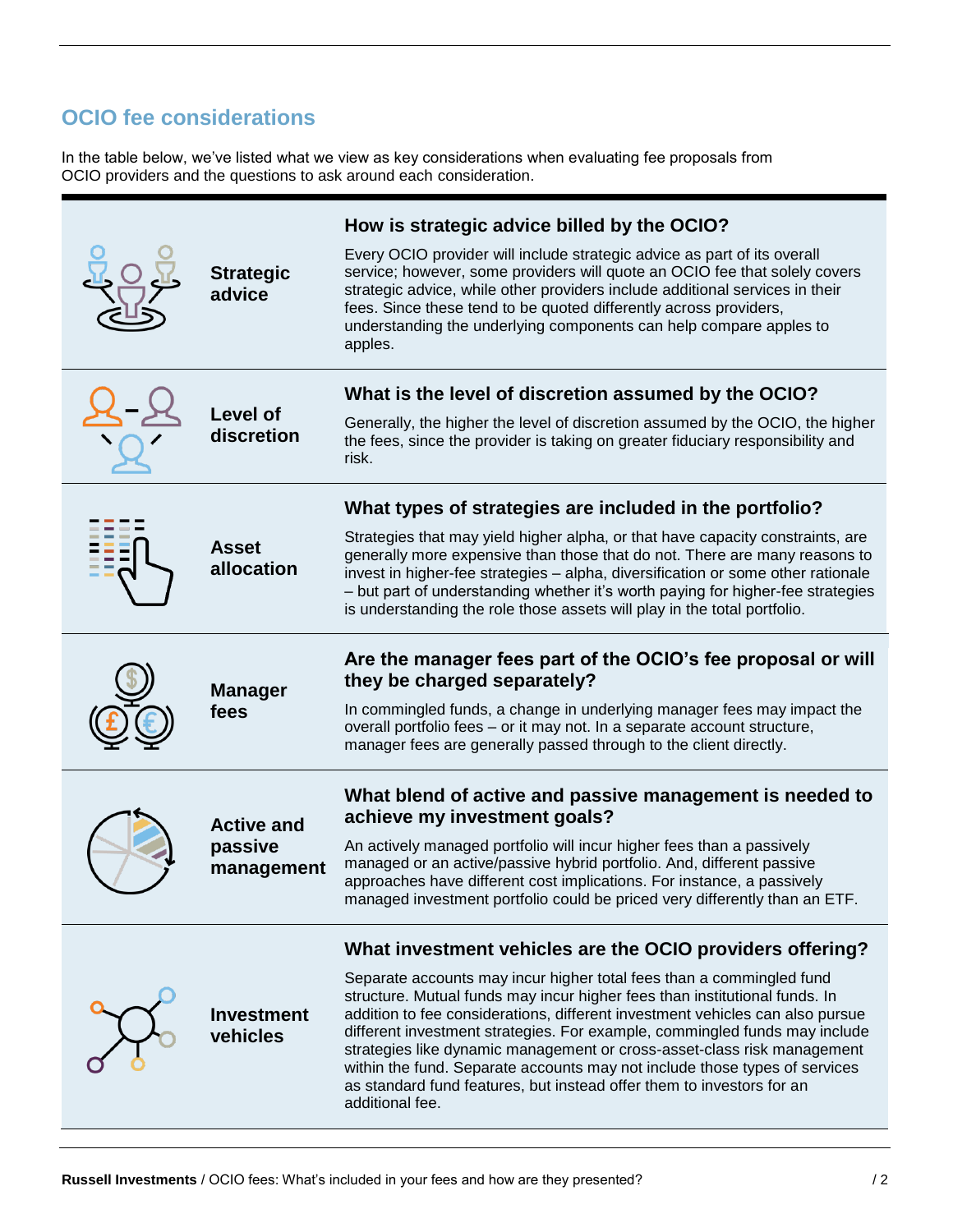| <b>Client</b><br>service<br>model | Does the OCIO's client-service model include travel<br>expenses, client meetings, client conferences, research and<br>educational materials?                                                                                                                                                                                                                                                                                                                     |
|-----------------------------------|------------------------------------------------------------------------------------------------------------------------------------------------------------------------------------------------------------------------------------------------------------------------------------------------------------------------------------------------------------------------------------------------------------------------------------------------------------------|
|                                   | It is important to understand which of these services are included as part of<br>the fee, which are charged based on usage and whether there are any per-<br>year limits imposed by the OCIO.                                                                                                                                                                                                                                                                    |
| <b>Reporting</b>                  | Is customized reporting required or are standard reports<br>sufficient?                                                                                                                                                                                                                                                                                                                                                                                          |
|                                   | Standard reporting will typically be provided at a lower cost (or at no<br>additional cost) compared to more sophisticated or customized reporting<br>requirements - such as those for privately held assets, multiple sub-accounts<br>or separate investment pools.                                                                                                                                                                                             |
| <b>Conflicts of</b><br>interest   | How does the OCIO provider identify and manage any<br>potential conflicts of interest?                                                                                                                                                                                                                                                                                                                                                                           |
|                                   | Fiduciaries should understand whether the OCIO provider is allocating to<br>proprietary products or charging for the provision of other internal services -<br>and whether that activity results in additional revenue to the OCIO provider.<br>Fiduciaries should also understand whether the OCIO provider has an<br>ownership interest in any of the managers they recommend.                                                                                 |
| <b>Manager</b><br>negotiation     | Are there benefits from the OCIO provider's scale?                                                                                                                                                                                                                                                                                                                                                                                                               |
|                                   | Understand how the OCIO provider's size allows them to negotiate fee<br>structures with underlying managers. Is the OCIO leveraging the scale of the<br>entire firm? Or is it negotiating directly with managers using solely individual<br>client assets as negotiating leverage?                                                                                                                                                                               |
| Fee<br><b>structure</b>           | How are fees structured and how might they change?                                                                                                                                                                                                                                                                                                                                                                                                               |
|                                   | During the evaluation process, fiduciaries should ask about whether the<br>OCIO fee is fixed over the course of the relationship or if it might change<br>based on an increase or decrease in overall assets. Fiduciaries should also<br>understand if there is a performance fee being charged on any portion of the<br>assets. And finally, understand whether fees are being combined together<br>and charged to the organization in aggregate or separately. |

### **Fee transparency**

No matter the answer to each of the questions provided in the table, we believe that any OCIO provider should be committed to complete fee transparency with its clients. Historically, certain OCIO fees could be presented in a "bundled" format, allowing for ambiguity around how much remuneration the OCIO was receiving and how much was getting paid to third parties. Potentially, that ratio could even change without the client knowing.

Today, however, we are driven by a need for increased transparency and believe fees should be reported. This is to ensure that OCIO clients are able to clearly understand all layers of fees and the services included with each layer. For example,

*Clients should be able to easily recognize what services are included in their OCIO fee…*